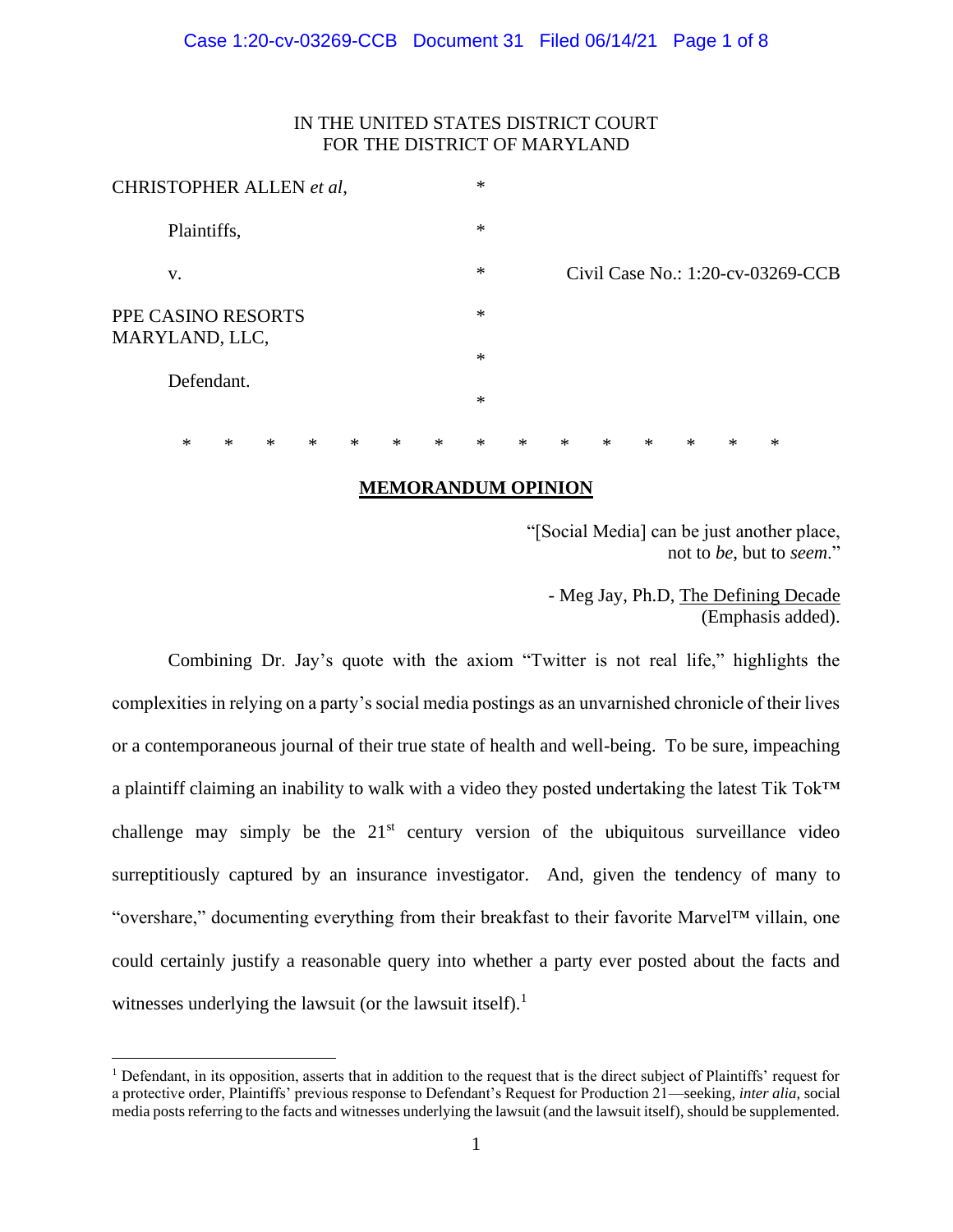## Case 1:20-cv-03269-CCB Document 31 Filed 06/14/21 Page 2 of 8

But what of claims of emotional damages secondary to allegedly wrongful conduct such as workplace discrimination, wrongful termination or retaliation? Should the inclusion of such damages by a plaintiff open the door to extensive discovery of social media posts on the theory that such posts could contradict a claim of emotional distress by portraying a seemingly happy plaintiff, or uncovering an alternative stressor that might better explain the claimed emotional distress?

Such is the dilemma at the center of the discovery dispute currently before the Court. In this employment dispute, Plaintiffs seek "compensatory damages," which include what they term "garden variety" emotional distress for the allegedly wrongful conduct of Defendant. (Compl., ECF No. 1 at 34; ECF No. 26-1 at 2). Based on this claim, Defendant propounded the following Request for Production to each Plaintiff:

Any and all social media posts, comments, profiles, postings, messages (including, without limitation, tweets, replies, retweets, direct messages, status updates, wall comments, groups joined, activity streams, and blog entries), photographs, videos, and online communications that refer or relate to Plaintiffs' emotions, feelings, or mental states from January 1, 2013, to the present.

(ECF No. 26-1 at 1). Plaintiffs report that they are active on five different social media platforms.

*Id*.

Plaintiffs seek a protective order relying chiefly on burden arguments, Defendant's lack of a "threshold showing" justifying the search, and Defendant's purported lack of good faith at the parties' discovery planning conference. (ECF Nos.  $26 \& 30$ ). Defendant argues that its request is proper, and necessary so as to counter Plaintiffs' claims of emotional distress. (ECF No. 29 at 8– 12).

<sup>(</sup>ECF No. 29 at 7–8). The Court agrees, subject to the timeframe limitation discussed with regard to Request for Production 22.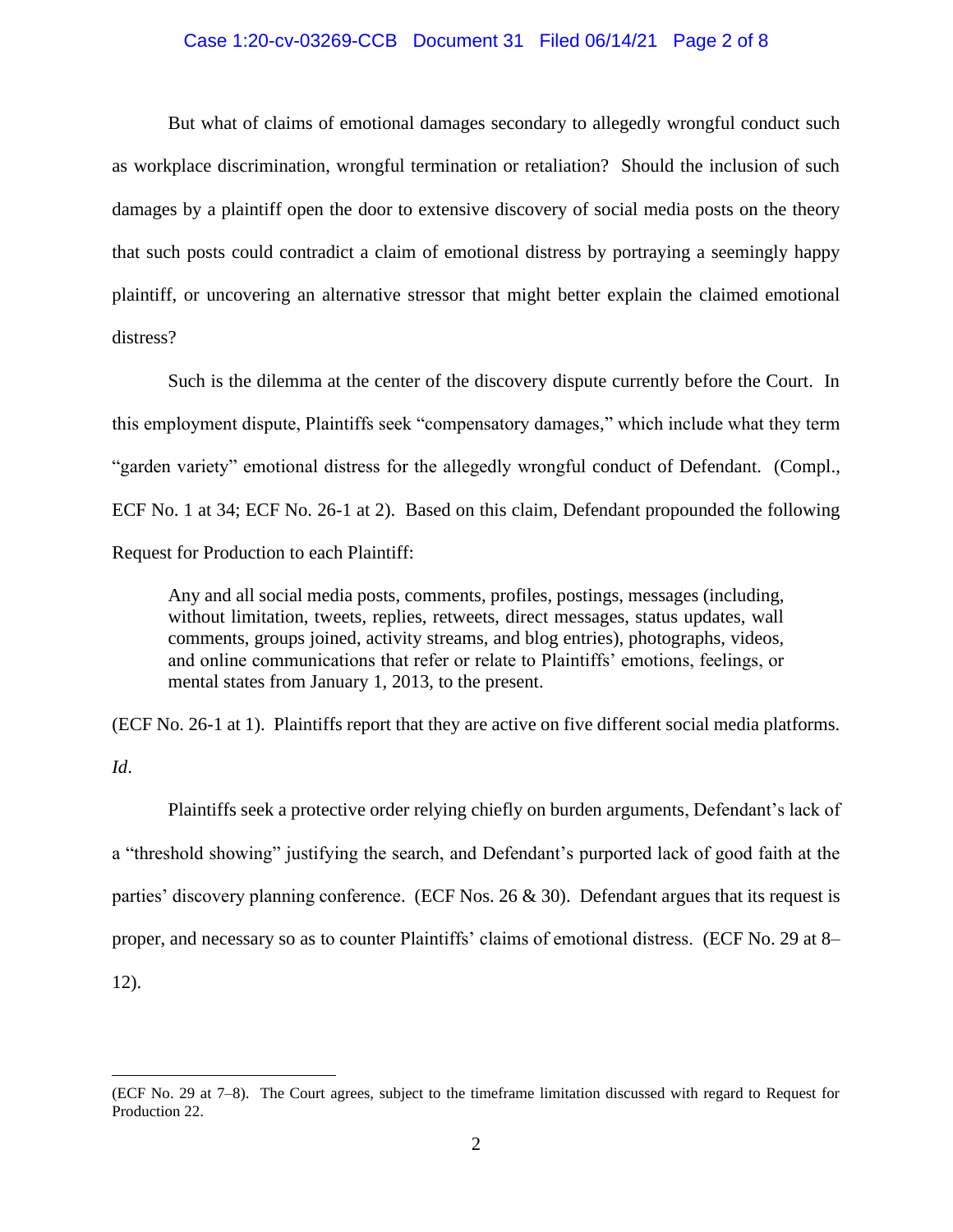#### Case 1:20-cv-03269-CCB Document 31 Filed 06/14/21 Page 3 of 8

As a starting point, this Court agrees that discovery of social media "requires the application of basic discovery principles in a novel context." *Giacchetto v. Patchogue-Medford Union Free Sch. Dist.*, 293 F.R.D. 112, 114 (E.D.N.Y. 2013) (*quoting Equal Emp't. Opportunity Comm'n. v. Simply Storage Mgmt., LLC*, 270 F.R.D. 430, 434 (S.D. Ind. 2010)). Generally, social media content, even where designated as "non-public," is neither privileged nor protected by any right of privacy (beyond, of course, the protections any litigant enjoys under FRCP 26(g)). *See Voe v. Roman Catholic Archbishop of Portland in Oregon,* No. 3:14-cv-01016-SB, 2015 WL 12669899, at \*2 (D. Or. Mar. 10, 2015).

This Court also rejects the requirement urged by Plaintiffs and imposed by some other courts regarding a threshold evidentiary showing by the requesting party that an opponent's "public" social media account(s) contains relevant information, such that an exploration of nonpublic information is justified. *See, e.g*, *Tompkins v. Detroit Metro. Airport*, 278 F.R.D. 387, 388 (E.D. Mich. 2012). As Judge Tomlinson cautioned in *Giacchetto*, *supra*, such an approach can lead to results that are both too broad and too narrow, and that the Federal Rules of Civil Procedure do not require a party to prove the existence of relevant material before requesting it. *Id*. at n.1 (noting, *inter alia*, that such an approach would act as a complete discovery shield for social media users who kept their posts private). $^{2}$ 

Still, discovery seeking social media must be relevant to a claim or defense, proportional to the needs of the case, and not unreasonably cumulative, duplicative, or designed to embarrass or harass. FRCP 26(b) and (g); *see also Mailhoit v. Home Depot USA, Inc.*, 285 F.R.D. 566, 570– 71 (C.D. Cal. 2012). With regard to requests for production in particular, FRCP 34(b) further

 $2$  The Court initially asked the parties to address this issue, prior to concluding that requiring such a showing conflicted with the Federal Rules of Civil Procedure. Even if the Court were to consider such a threshold showing requirement, Defendant argues that it is met in the present case. (ECF No. 29 at 4–7). As the Court has rejected the requirement, it need not reach the issue of whether Defendant's proffer meets it.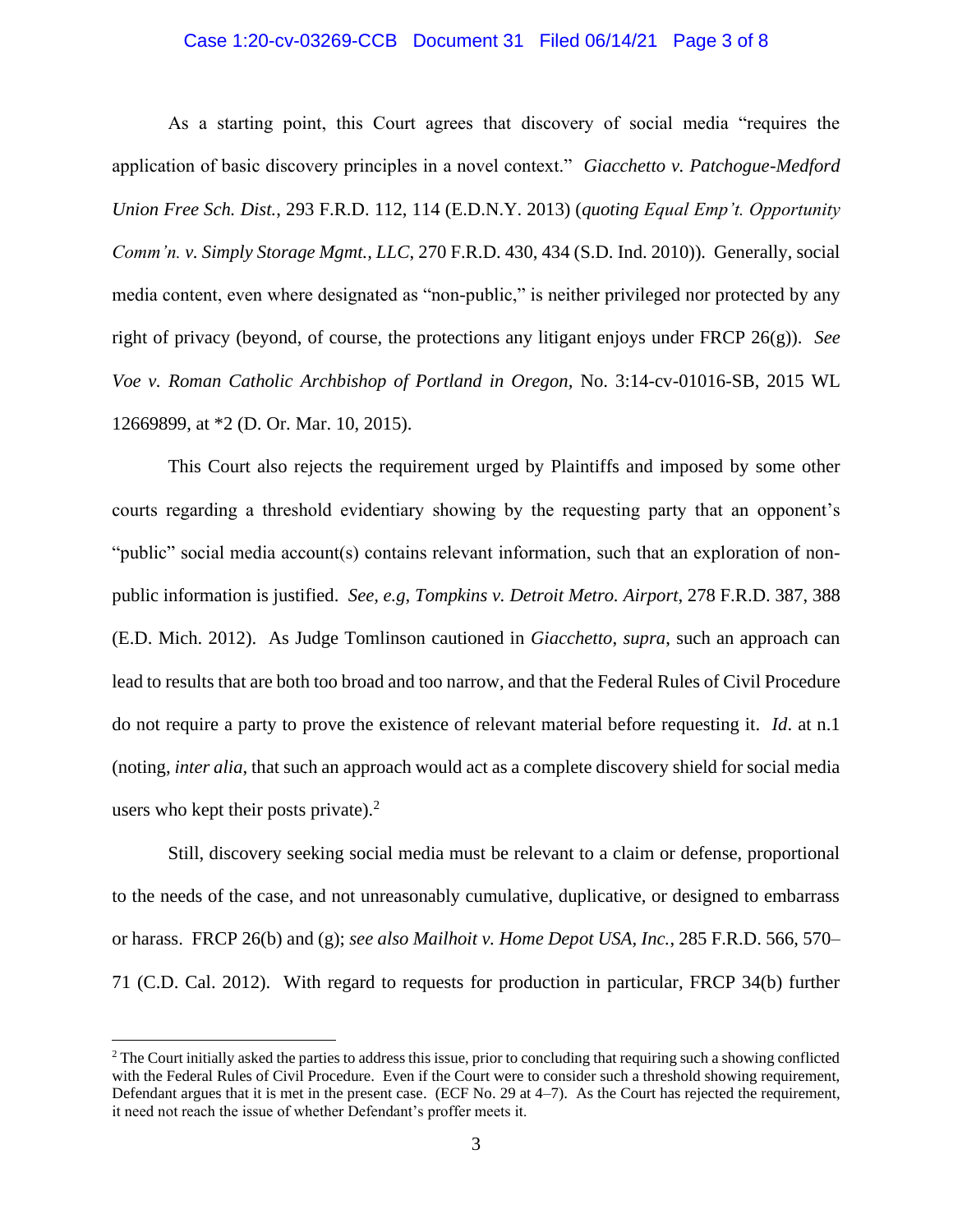### Case 1:20-cv-03269-CCB Document 31 Filed 06/14/21 Page 4 of 8

requires the requesting party to describe the items to be produced with "reasonable particularity," such that the responding party is under reasonable notice as to what is, or is not, called for in its response. *Mailhoit*, 285 F.R.D. at 570–71 (invoking Rule 34(b) in disallowing a request for social media postings "that reveal, refer or relate to any emotion, feeling, or mental state of Plaintiff, as well as communications by or from Plaintiff that reveal or refer or relate to events that could reasonably be expected to produce a significant emotion, feeling or mental state"). *Id*. at 571; *but see Simply Storage Mgmt.*, 270 F.R.D. at 436–37 (ordering plaintiff to produce responsive social media posts based on identical request, *albeit limited* to those plaintiffs alleging severe emotional distress, including post-traumatic stress disorder, rather than simply "garden variety emotional distress claims").

A plaintiff's social media postings *could* be relevant to a claim for "garden variety" compensatory damages to include an emotional health component. However, some caution must be employed. Unlike cases alleging physical impairment, where social media posts documenting functionality beyond that alleged in the complaint would be clearly relevant, this Court agrees with those cases drawing a distinction between claims of physical impairment versus emotional or mental health damages. *See, e.g*, *Giacchetto*, 293 F.R.D. at 115–16 (recognizing "an important distinction between the relevance of social networking information to claims for physical damages and claims for emotional damages"). As to the latter, as one court noted, "[w]hile everything posted on a social media website is arguably reflective of a person's emotional state[, the court] would not allow depositions of every friend and acquaintance to inquire about every interaction with plaintiff." *Holter v. Wells Fargo and Co.*, 281 F.R.D. 340, 344 (D. Minn. 2011).

Likewise, cases alleging "garden variety" emotional distress should be distinguished from those that allege severe and specific emotional distress, with social media posts regarding the latter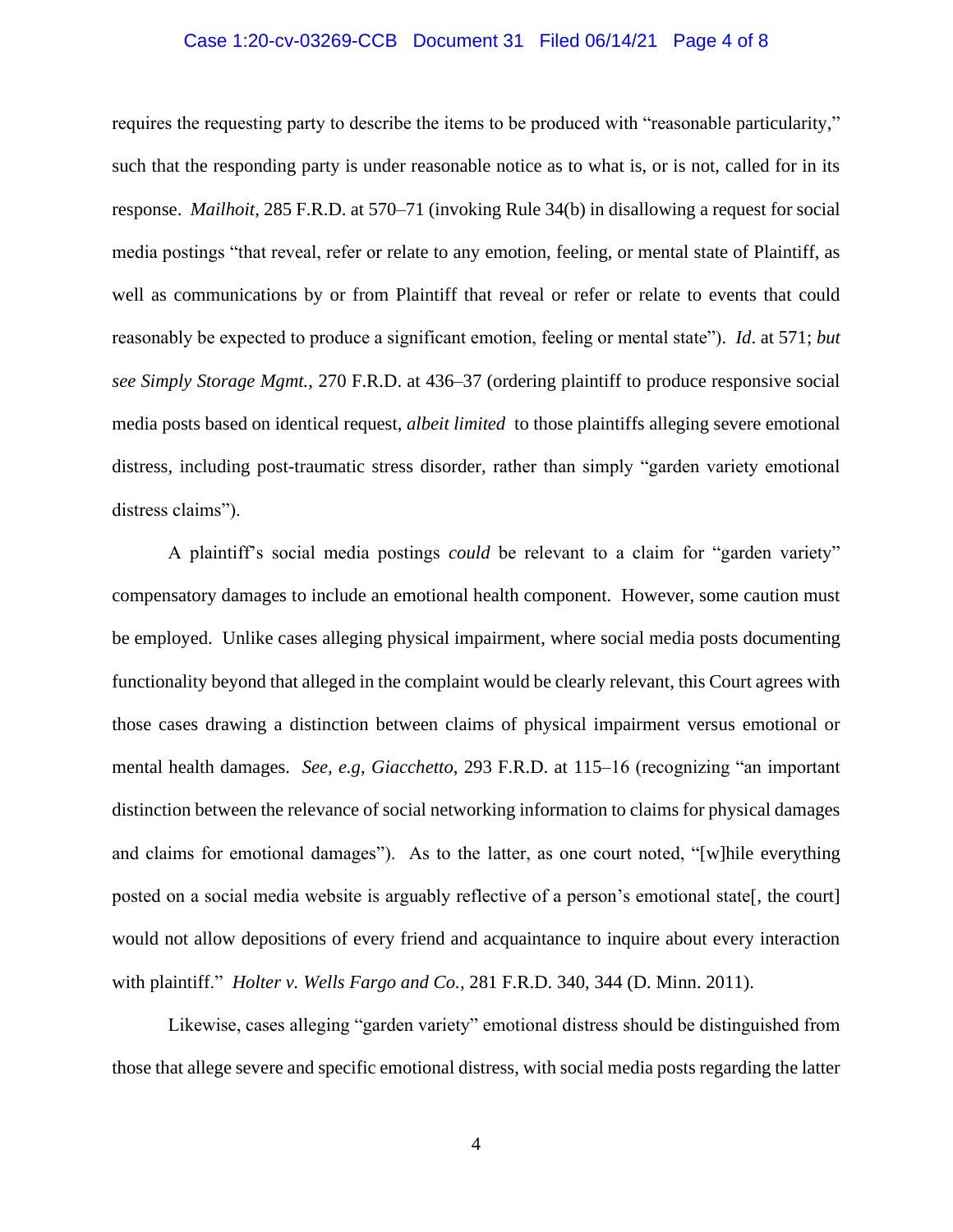#### Case 1:20-cv-03269-CCB Document 31 Filed 06/14/21 Page 5 of 8

justifying a deeper social media dive than the former. *See Simply Storage Mgmt.*, 270 F.R.D. at 436–37; *Voe,* No. 3:14-cv-01016-SB, 2015 WL 12669899, at \*2 (D. Or. Mar. 10, 2015) (distinguishing "general emotional health" discovery requests from "emotional injury, trauma and permanent psychological damage" requests). This is driven both by the "particularity" requirement found in FRCP 34(b), and the inherent shortcomings of social media posts as a reliable and probative indicator of emotional well-being in the absence of specific emotional complaints. That is, specifying significant and specific claims of emotional or mental health effects or diagnoses lend the necessary precision to the responding party's search so as to satisfy FRCP 34(b), and help filter probative information from the morass of ambiguity described above in similar fashion to how claims of physical impairment provide greater justification for social media discovery requests.

Further, the relationship of mere "routine expressions of mood" to one's overall emotional well-being is tenuous, in that all of us can have "good days" and bad, be momentarily elated or sad, or even hold both emotional states at the same time (e.g., be upset at being sexually harassed at work while also happy at a close friend's wedding). *See Giacchetto*, 293 F.R.D. at 115 ("The fact that an individual may express some degree of joy, happiness or sociability on certain occasions sheds little light on the issue of whether he or she is actually suffering emotional distress."). This is exacerbated on social media where there can be a tendency to curate a certain image that might understate or overstate one's true emotional state. *Id.* at 115–16 (citing Brown, Kathryn R., *The Risks of Taking Facebook at Face Value: Why the Psychology of Social Networking Should Influence the Evidentiary Relevant of Facebook Photographs*, 14 Vand. J. Ent. & Tech. L. 357, 365 (2012) ("Because social networking websites enable users to craft a desired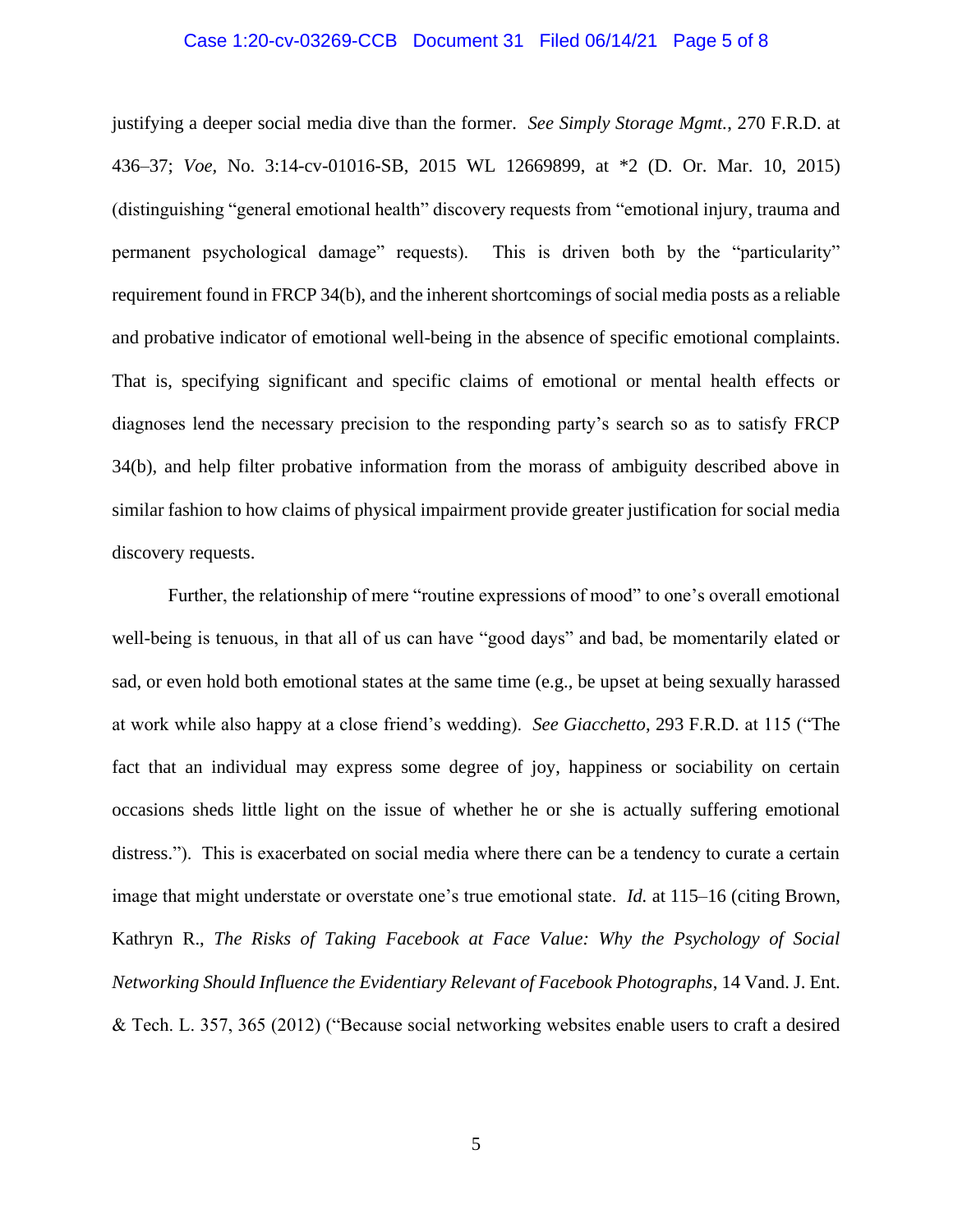#### Case 1:20-cv-03269-CCB Document 31 Filed 06/14/21 Page 6 of 8

image to display to others, social scientists have posited that outside observers can misinterpret that impression.").

Although not separately enumerated in Defendant's Request for Production 22, it also arguably encompasses a search for "alternative stressors" that might account for the claimed emotional damages (rather than the wrongful conduct at issue). Where sufficiently serious, such alternative stressors could certainly be an important component of a defense. However, if too general, such a request can be similarly imprecise and non-probative. One can post an outburst about poor customer service, car trouble, or, as observed by the court in *Mailhoit*, interruptions in cable service. *Id*. at 572. One can share "stress" about a political outcome, movie ending, or milestone. Accordingly, a court considering such a request should consider appropriate modifiers. *See*, *e.g.*, *Gordon v. T.G.R. Logistics, Inc.*, 321 F.R.D. 401, 406 (D. Wyo. 2017) (emphasizing "significant" events which could reasonably be expected to result in emotional distress).

Applying the above principles to the case at hand, Plaintiffs here allege, at best, "garden variety" emotional distress stemming from the allegedly wrongful conduct. Though this is not apparent from their bare request for "compensatory damages" in their Complaint, it presumably has been or will be articulated in discovery, as Plaintiffs themselves state as much in their request for the instant protective order. (ECF No. 26-1 at 2). As such, the Court concludes that Defendant's broad request must be narrowed in light of the guidance above and also to alleviate some of Plaintiffs' concerns regarding burden.

First, Plaintiffs may limit the scope of their response to specific references to serious, nontransient emotional distress including any such distress they claim to have suffered (or for which they received treatment) in connection with the incidents described in their Complaint. This would include, at a minimum, references to diagnosable conditions, visits to professionals for treatment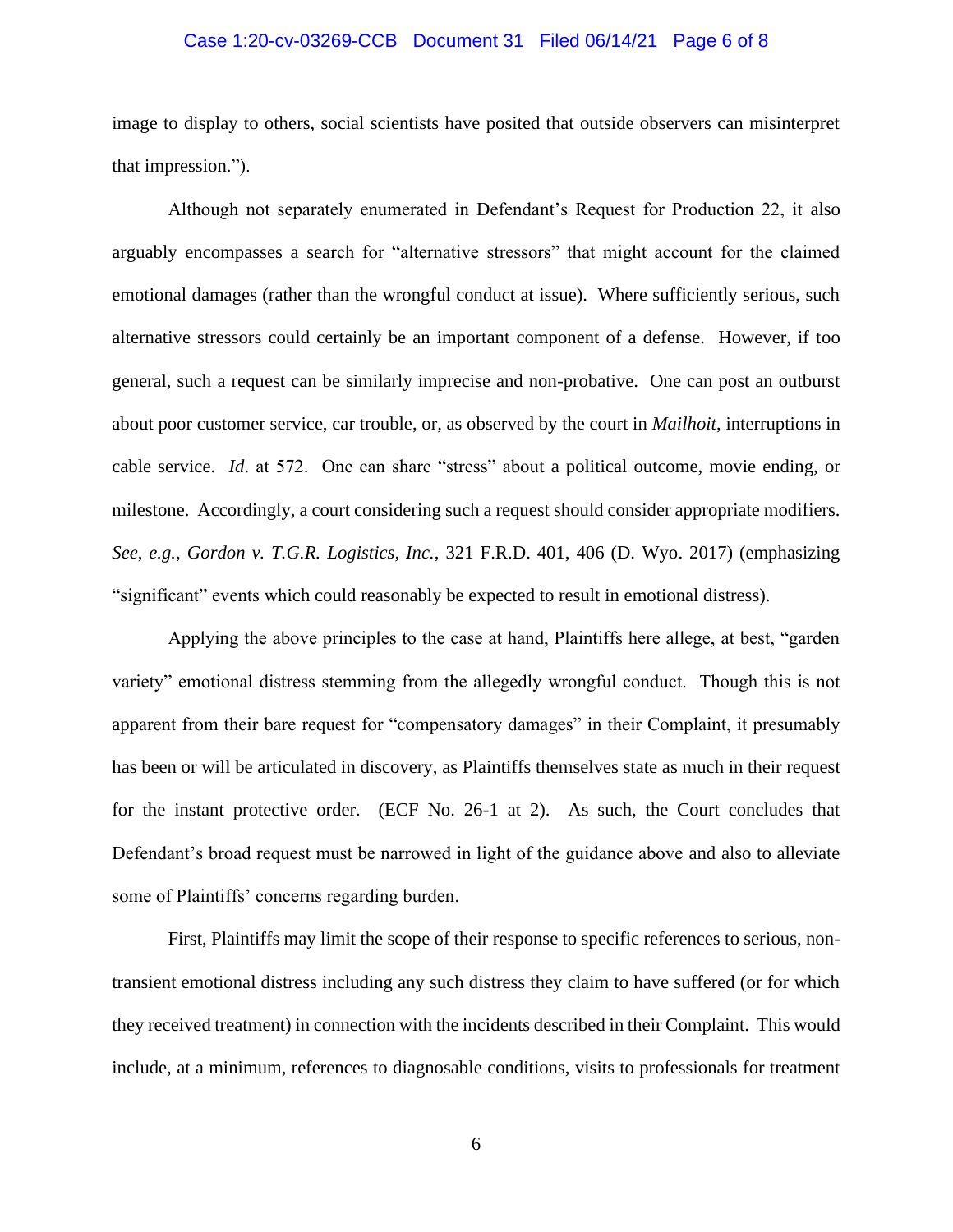## Case 1:20-cv-03269-CCB Document 31 Filed 06/14/21 Page 7 of 8

of such distress, treatment regimens, and conversations regarding same. Plaintiffs' response should include postings, photographs and communications that relate to a specific, significant event or chain of events that would be expected to result in meaningful emotional distress beyond transient changes in mood, such as the death of a loved one, marital difficulties, intractable financial difficulties, loss of employment, a serious illness or trauma, legal problems, and the like.

Additionally, the time frame for production shall be limited from August 1, 2015 (based on the Complaint's description of the onset of difficulties (ECF No. 1 at 8)) to the date of filing (November 11, 2020), unless Plaintiffs decide to otherwise limit the timeframe for which they seek compensatory damages. This will provide a sufficient sample of social media postings both in the immediate aftermath of the event and with the passage of time. However, Plaintiffs are instructed not to delete any social media posts that might be responsive from January 1, 2013 to the present in the event the Court later expands the scope of production based on Plaintiffs' response.

Finally, Plaintiffs' production is limited to information found in the typical "download" of information obtained by Plaintiffs through their own social media providers. For example, according to Defendant, one's Facebook account can be downloaded by selecting "Settings" then clicking "Download a copy of your Facebook data" under General Account Settings. (ECF No. 29-12 at 11). Thus, where a social media provider has built in "tools" to allow a user to obtain their history of posts on the platform, Plaintiffs may utilize those tools even if the tools have limitations in what they are able to provide. It could be that the information obtained would not include content such as comments Plaintiffs may have made on someone else's post, or other data, or "likes" of photographs posted by third parties. But Plaintiffs need not engage in extraordinary efforts in obtaining responsive information beyond the history each platform is typically able to provide its users.